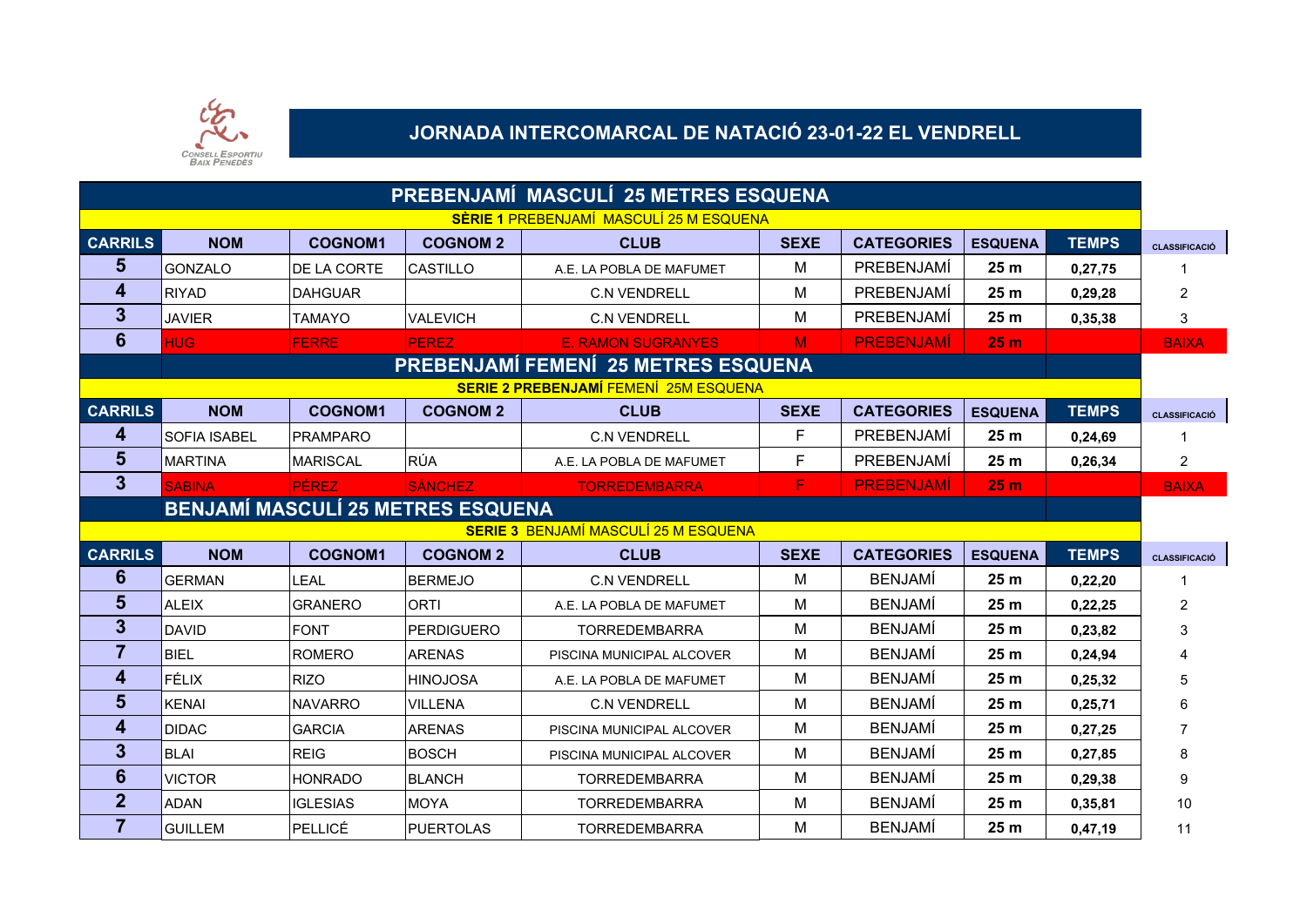|                         | <b>BENJAMÍ FEMENÍ 25 METRES ESQUENA</b>   |                   |                 |                                                           |             |                   |                  |              |                      |  |  |  |
|-------------------------|-------------------------------------------|-------------------|-----------------|-----------------------------------------------------------|-------------|-------------------|------------------|--------------|----------------------|--|--|--|
|                         |                                           |                   |                 | <b>SERIE 5 BENJAMÍ FEMENÍ 25 M ESQUENA</b>                |             |                   |                  |              |                      |  |  |  |
| <b>CARRILS</b>          | <b>NOM</b>                                | <b>COGNOM1</b>    | <b>COGNOM 2</b> | <b>CLUB</b>                                               | <b>SEXE</b> | <b>CATEGORIES</b> | <b>ESQUENA</b>   | <b>TEMPS</b> | <b>CLASSIFICACIÓ</b> |  |  |  |
| 4                       | AINARA                                    | SANZ              | <b>TISAIRE</b>  | ÀREA D'ESPORTS DE VANDELLÓS<br>I L'HOSPITALET DE L'INFANT | F           | <b>BENJAMI</b>    | 25m              | 0,23,07      | 1                    |  |  |  |
| $\mathbf{3}$            | <b>DANIELA</b>                            | <b>LANZAS</b>     | <b>MARTINEZ</b> | <b>TORREDEMBARRA</b>                                      | F           | <b>BENJAMÍ</b>    | 25 <sub>m</sub>  | 0,30,72      | $\overline{c}$       |  |  |  |
| $5\phantom{1}$          | <b>ÀSTRID</b>                             | AREVALO           | PIJUAN          | <b>TORREDEMBARRA</b>                                      | F           | <b>BENJAMÍ</b>    | 25 <sub>m</sub>  | 0,31,00      | 3                    |  |  |  |
|                         |                                           |                   |                 | <b>ALEVÍ MASCULÍ 50 METRES ESQUENA</b>                    |             |                   |                  |              |                      |  |  |  |
|                         | <b>SERIE 6 ALEVÍ MASCULÍ 50 M ESQUENA</b> |                   |                 |                                                           |             |                   |                  |              |                      |  |  |  |
| <b>CARRILS</b>          | <b>NOM</b>                                | <b>COGNOM1</b>    | <b>COGNOM 2</b> | <b>CLUB</b>                                               | <b>SEXE</b> | <b>CATEGORIES</b> | <b>ESQUENA</b>   | <b>TEMPS</b> | <b>CLASSIFICACIÓ</b> |  |  |  |
| 4                       | <b>JORDI</b>                              | <b>GAVALDA</b>    | LOPEZ           | ÀREA D'ESPORTS DE VANDELLÓS<br>I L'HOSPITALET DE L'INFANT | M           | <b>ALEVÍ</b>      | 50 m             | 0,45,97      | $\mathbf 1$          |  |  |  |
| $5\phantom{1}$          | <b>JOSE LUIS</b>                          | GONZÁLEZ          | <b>SEDEÑO</b>   | A.E. LA POBLA DE MAFUMET                                  | M           | ALEVÍ             | 50 m             | 0,52,94      | $\overline{2}$       |  |  |  |
| $\overline{3}$          | <b>ALEIX</b>                              | <b>PINO</b>       | <b>ROVIRA</b>   | <b>C.N VENDRELL</b>                                       | M           | ALEVÍ             | 50 m             | 0,57,09      | 3                    |  |  |  |
| 6                       | <b>LUCAS</b>                              | <b>ALVAREZ</b>    | <b>PERALES</b>  | <b>C.N VENDRELL</b>                                       | м           | ALEVÍ             | 50 m             | 1,00,62      | 4                    |  |  |  |
| $\overline{7}$          | <b>WILLIAM</b>                            | <b>MENDOZA</b>    | <b>SIERRA</b>   | <b>TORREDEMBARRA</b>                                      | M           | ALEVÍ             | 50 <sub>m</sub>  | 1,05,10      | 5                    |  |  |  |
|                         | <b>ALEVÍ FEMENÍ 50 METRES ESQUENA</b>     |                   |                 |                                                           |             |                   |                  |              |                      |  |  |  |
|                         |                                           |                   |                 | <b>SERIE 7 ALEVÍ FEMENÍ 50 M ESQUENA</b>                  |             |                   |                  |              |                      |  |  |  |
| <b>CARRILS</b>          | <b>NOM</b>                                | <b>COGNOM1</b>    | <b>COGNOM 2</b> | <b>CLUB</b>                                               | <b>SEXE</b> | <b>CATEGORIES</b> | <b>ESQUENA</b>   | <b>TEMPS</b> | <b>CLASSIFICACIÓ</b> |  |  |  |
| 4                       | <b>MARIA</b>                              | <b>MONTSERRAT</b> |                 | A.E. LA POBLA DE MAFUMET                                  | F           | <b>ALEVÍ</b>      | 50 m             | 0,37,56      | 1                    |  |  |  |
| $\overline{\mathbf{3}}$ | VALERI                                    | <b>DOMÍNGUEZ</b>  | <b>BURTICIA</b> | A.E. LA POBLA DE MAFUMET                                  | F           | <b>ALEVÍ</b>      | 50 m             | 0,50,94      | 2                    |  |  |  |
| $\overline{2}$          | <b>IVET</b>                               | <b>RIBELLAS</b>   | <b>BASORA</b>   | PISCINA MUNICIPAL ALCOVER                                 | F           | <b>ALEVÍ</b>      | 50 m             | 0,53,65      | 3                    |  |  |  |
| 6                       | <b>AINA</b>                               | <b>REIG</b>       | <b>BOSCH</b>    | PISCINA MUNICIPAL ALCOVER                                 | F           | ALEVÍ             | 50 m             | 1,00,10      | 4                    |  |  |  |
| 7                       | NEREA TAMARA                              | <b>MENDOZA</b>    | <b>SIERRA</b>   | <b>TORREDEMBARRA</b>                                      | F           | ALEVÍ             | 50 m             | 1,01,06      | 5                    |  |  |  |
| 1                       | <b>MERITXELL</b>                          | <b>DELGADO</b>    | <b>HERRERA</b>  | <b>C.N VENDRELL</b>                                       | F           | <b>ALEVÍ</b>      | 50 m             | 1,12,57      | 6                    |  |  |  |
| $5\phantom{1}$          | <b>RANIM</b>                              | <b>EL AZAMIN</b>  | <b>AARAB</b>    | A.E. LA POBLA DE MAFUMET                                  | F           | <b>ALEVÍ</b>      | 50 <sub>m</sub>  |              | <b>BAIXA</b>         |  |  |  |
|                         |                                           |                   |                 | <b>CADET MASCULÍ 100 METRES ESQUENA</b>                   |             |                   |                  |              |                      |  |  |  |
|                         |                                           |                   |                 | <b>SERIE 8 INFANTIL MASCULÍ 100 M ESQUENA</b>             |             |                   |                  |              |                      |  |  |  |
| <b>CARRILS</b>          | <b>NOM</b>                                | <b>COGNOM1</b>    | <b>COGNOM 2</b> | <b>CLUB</b>                                               | <b>SEXE</b> | <b>CATEGORIES</b> | <b>ESQUENA</b>   | <b>TEMPS</b> | <b>CLASSIFICACIÓ</b> |  |  |  |
| 3                       | <b>MARIO</b>                              | TODOR             |                 | A.E. LA POBLA DE MAFUMET                                  | м           | <b>CADET</b>      | 100 m            | 1,15,91      | 1                    |  |  |  |
| $\overline{2}$          | ADRIÁN                                    | <b>BELMONTE</b>   | MADUELL         | A.E. LA POBLA DE MAFUMET                                  | м           | <b>CADET</b>      | 100 <sub>m</sub> | 1,18,47      | $\overline{2}$       |  |  |  |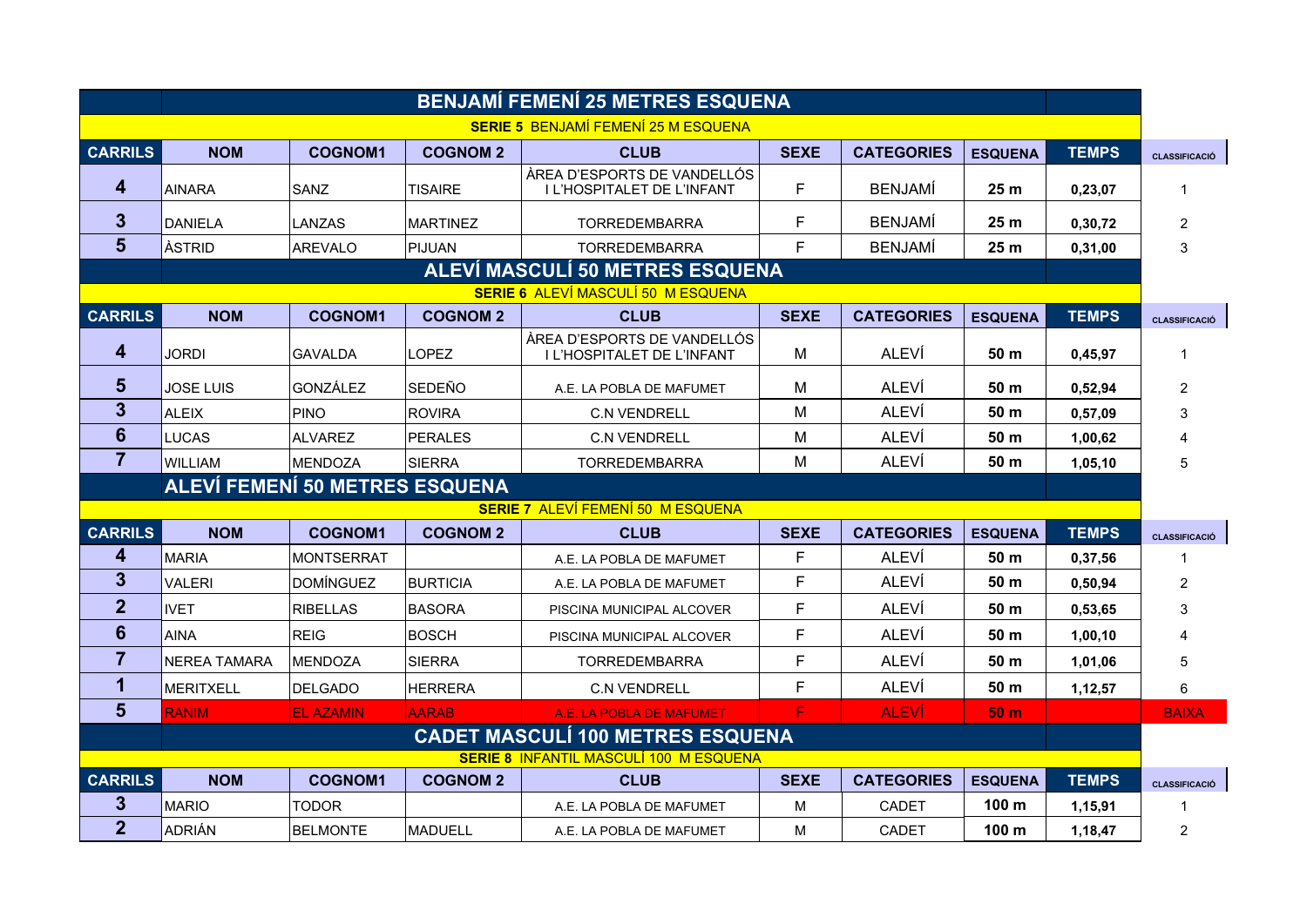| <b>INFANTIL MASCULÍ 100 METRES ESQUENA</b> |               |                  |                 |                                                                  |             |                   |                  |              |                      |  |
|--------------------------------------------|---------------|------------------|-----------------|------------------------------------------------------------------|-------------|-------------------|------------------|--------------|----------------------|--|
|                                            |               |                  |                 | <b>SERIE 8 INFANTIL MASCULÍ 100 M ESQUENA</b>                    |             |                   |                  |              |                      |  |
| 4                                          | <b>IHUGO</b>  | <b>CORTES</b>    | <b>TOMAS</b>    | ÀREA D'ESPORTS DE VANDELLÓS<br>I L'HOSPITALET DE L'INFANT        | M           | <b>INFANTIL</b>   | 100 <sub>m</sub> | 1,43,50      |                      |  |
| $5\phantom{.}$                             | <b>DANIEL</b> | <b>RODRIGUEZ</b> |                 | <b>C.N VENDRELL</b>                                              | м           | <b>INFANTIL</b>   | 100 <sub>m</sub> | 1,48,84      | 2                    |  |
| 6                                          | <b>JOAN</b>   | GALLOFRÉ         | <b>RUBIO</b>    | <b>C.N VENDRELL</b>                                              | м           | <b>INFANTIL</b>   | 100 <sub>m</sub> |              |                      |  |
|                                            |               |                  |                 | <b>CADET FEMENÍ 100 METRES ESQUENA</b>                           |             |                   |                  |              |                      |  |
|                                            |               |                  |                 | <b>SERIE 9 CADET FEMENÍ 100 M ESQUENA</b>                        |             |                   |                  |              |                      |  |
| <b>CARRILS</b>                             | <b>NOM</b>    | <b>COGNOM1</b>   | <b>COGNOM 2</b> | <b>CLUB</b>                                                      | <b>SEXE</b> | <b>CATEGORIES</b> | <b>ESQUENA</b>   | <b>TEMPS</b> | <b>CLASSIFICACIÓ</b> |  |
| 3                                          | <b>EDURNE</b> | <b>HEROSEL</b>   | ROUSSET         | A.E. LA POBLA DE MAFUMET                                         | F           | CADET             | 100 <sub>m</sub> | 1,28,38      |                      |  |
|                                            |               |                  |                 | <b>JUVENIL FEMENÍ 100 METRES ESQUENA</b>                         |             |                   |                  |              |                      |  |
|                                            |               |                  |                 | <b>SERIE 9 JUVENIL FEMENÍ 100 M ESQUENA</b>                      |             |                   |                  |              |                      |  |
|                                            | <b>CLARA</b>  | <b>CORDON</b>    | DALMAU          | <b>TORREDEMBARRA</b>                                             | F           | <b>JUVENIL</b>    | 100 <sub>m</sub> | 1,38,28      |                      |  |
|                                            |               |                  |                 | INFANTIL FEMENÍ 100 METRES ESQUENA                               |             |                   |                  |              |                      |  |
|                                            |               |                  |                 | <b>SERIE 9 INFANTIL FEMENÍ 100 M ESQUENA</b>                     |             |                   |                  |              |                      |  |
| $5\phantom{1}$                             | <b>NURIA</b>  | FONOLL           | CASTAN          | PISCINA MUNICIPAL ALCOVER                                        | F           | <b>INFANTIL</b>   | 100 <sub>m</sub> | 1,46,25      |                      |  |
| 4                                          | <b>ALBA</b>   | PEREZ            | <b>TORRALBA</b> | <b>C.N VENDRELL</b>                                              | F           | <b>INFANTIL</b>   | 100 <sub>m</sub> | 1,53,85      | $\overline{2}$       |  |
| 6                                          | <b>CLOE</b>   | <b>GIMENEZ</b>   | <b>ALIAS</b>    | AREA D'ESPORTS DE VANDELLOS<br><b>I L'HOSPITALET DE L'INFANT</b> | F.          | <b>CADET</b>      | 100 <sub>m</sub> |              | <b>BAIXA</b>         |  |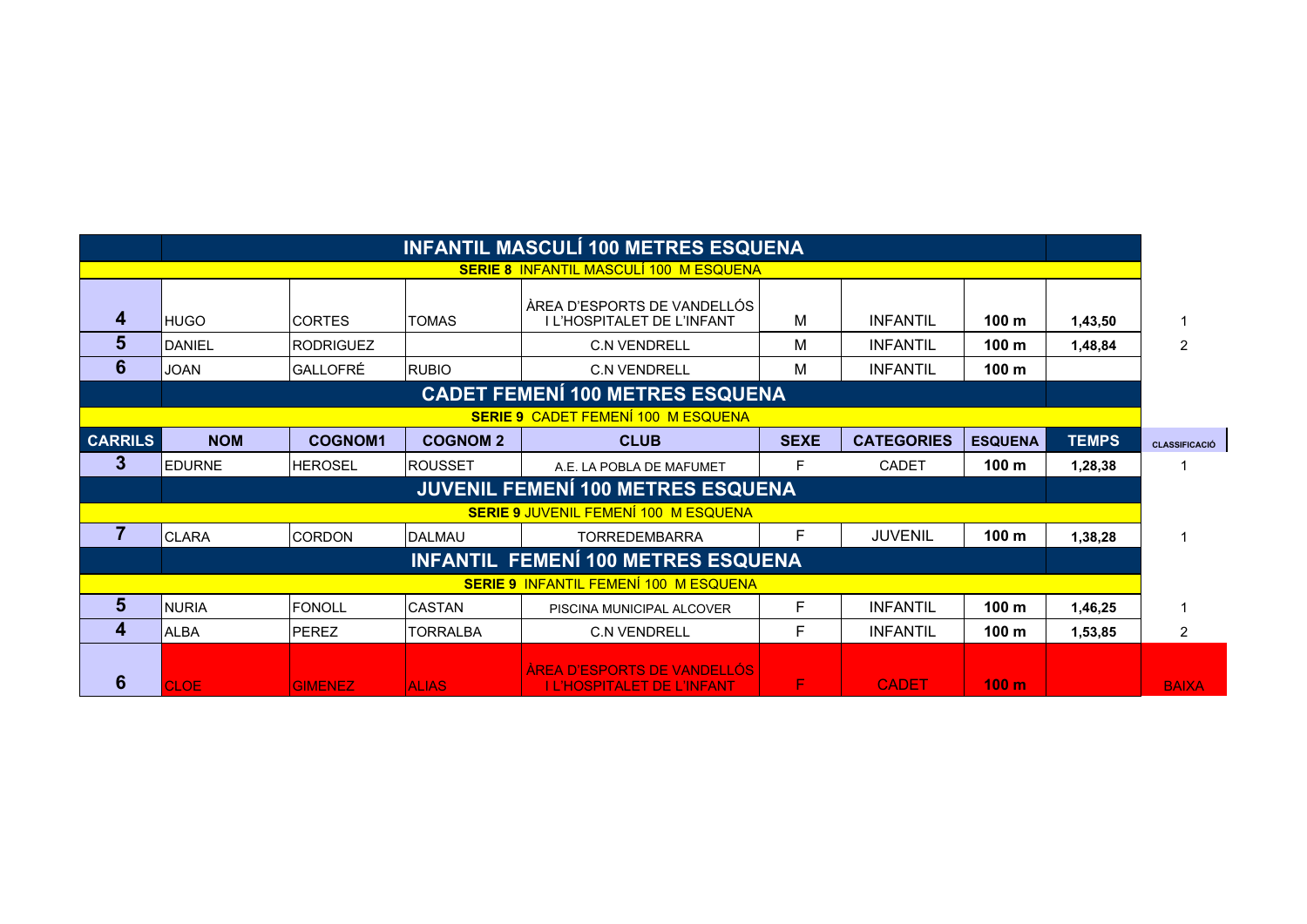#### **JORNADA INTERCOMARCAL DE NATACIÓ 15-05-22 EL VENDRELL**

| BENJAMÍ MASCULÍ I FEMENÍ 25 METRES BRAÇA |                                        |                  |                 |                                                                   |             |                   |                  |              |                      |  |  |
|------------------------------------------|----------------------------------------|------------------|-----------------|-------------------------------------------------------------------|-------------|-------------------|------------------|--------------|----------------------|--|--|
|                                          |                                        |                  |                 | SERIE 10 PREBENJAMÍ – BENJAMÍ MASCULÍ I FEMENÍ 25 METRES BRAÇA    |             |                   |                  |              |                      |  |  |
| <b>CARRILS</b>                           | <b>NOM</b>                             | <b>COGNOM1</b>   | <b>COGNOM 2</b> | <b>CLUB</b>                                                       | <b>SEXE</b> | <b>CATEGORIES</b> | <b>BRAÇA</b>     | <b>TEMPS</b> | <b>CLASSIFICACIÓ</b> |  |  |
| 3                                        | <b>GEMMA</b>                           | <b>NOLLA</b>     | RINS            | PISCINA MUNICIPAL ALCOVER                                         | F.          | <b>BENJAMÍ</b>    | 25 <sub>m</sub>  | 0,26,41      |                      |  |  |
| $\overline{7}$                           | <b>CARLA</b>                           | <b>BEL</b>       | <b>ROBLES</b>   | A.E. LA POBLA DE MAFUMET                                          | F           | <b>BENJAMÍ</b>    | 25 <sub>m</sub>  | 0,27,54      | 2                    |  |  |
| $\overline{2}$                           | <b>JARA</b>                            | <b>HERNANDEZ</b> | <b>ACEDO</b>    | PISCINA MUNICIPAL ALCOVER                                         | E           | <b>BENJAMÍ</b>    | 25 <sub>m</sub>  | 0,31,37      | 3                    |  |  |
| $6\phantom{1}6$                          | <b>OTGER</b>                           | <b>TODA</b>      | <b>BONET</b>    | E. LA VIXETA                                                      | M           | <b>BENJAMÍ</b>    | 25 <sub>m</sub>  |              | <b>BAIXA</b>         |  |  |
|                                          |                                        |                  |                 | PREBENJAMÍ MASCULÍ I FEMENÍ 25 METRES BRAÇA                       |             |                   |                  |              |                      |  |  |
|                                          |                                        |                  |                 | SERIE 10 PREBENJAMÍ - PREBENJAMÍ MASCULÍ I FEMENÍ 25 METRES BRAÇA |             |                   |                  |              | <b>CLASSIFICACIÓ</b> |  |  |
| 5                                        | LEO                                    | <b>LOPEZ</b>     | <b>NAVARRO</b>  | C. PARE MANYANTE                                                  | м           | PREBENJAMÍ        | 25 <sub>m</sub>  | 0.41.46      |                      |  |  |
| $\overline{\mathbf{4}}$                  | <b>AINHOA</b>                          | <b>RUIZ</b>      | <b>MOYA</b>     | <b>TORREDEMBARRA</b>                                              | F.          | PREBENJAMÍ        | 25 <sub>m</sub>  | 0,46,47      |                      |  |  |
|                                          |                                        |                  |                 |                                                                   |             |                   |                  |              |                      |  |  |
|                                          | ALEVÍ MASCULÍ I FEMENÍ 50 METRES BRAÇA |                  |                 |                                                                   |             |                   |                  |              |                      |  |  |
|                                          |                                        |                  |                 | SERIE 11ALEVÍ MASCULÍ I FEMENÍ 50 METRES BRAÇA                    |             |                   |                  |              |                      |  |  |
| <b>CARRILS</b>                           | <b>NOM</b>                             | <b>COGNOM1</b>   | <b>COGNOM 2</b> | <b>CLUB</b>                                                       | <b>SEXE</b> | <b>CATEGORIES</b> | <b>BRACA</b>     | <b>TEMPS</b> | <b>CLASSIFICACIÓ</b> |  |  |
| $\mathbf{3}$                             | <b>MERITXELL</b>                       | <b>NIN</b>       | <b>SANCHF7</b>  | <b>C.N VENDRELL</b>                                               | F.          | AI FVÍ            | 50 m             | 0,56,28      |                      |  |  |
| 4                                        | LUANA                                  | <b>REQUENA</b>   | <b>PAREDES</b>  | PISCINA MUNICIPAL ALCOVER                                         | F           | ALEVÍ             | 50 m             | 1,00,57      | 2                    |  |  |
| 5                                        | <b>UNAI</b>                            | <b>GARCIA</b>    | <b>ARENAS</b>   | PISCINA MUNICIPAL ALCOVER                                         | M           | ALEVÍ             | 50 <sub>m</sub>  | 1,09,60      |                      |  |  |
| $6\phantom{1}6$                          | <b>TANIT</b>                           | <b>BONET</b>     | MAGRE           | PISCINA MUNICIPAL ALCOVER                                         | F           | ALEVÍ             | 50 m             | 1,11,53      | 3                    |  |  |
|                                          |                                        |                  |                 | <b>CADET MASCULÍ I FEMENÍ 100 METRES BRAÇA</b>                    |             |                   |                  |              |                      |  |  |
|                                          |                                        |                  |                 | SERIE 12 INFANTIL - CADET MASCULÍ I FEMENÍ 100 METRES BRACA       |             |                   |                  |              |                      |  |  |
| <b>CARRILS</b>                           | <b>NOM</b>                             | <b>COGNOM1</b>   | <b>COGNOM 2</b> | <b>CLUB</b>                                                       | <b>SEXE</b> | <b>CATEGORIES</b> | <b>BRAÇA</b>     | <b>TEMPS</b> | <b>CLASSIFICACIÓ</b> |  |  |
| 3                                        | MIGUEL ÁNGEL                           | <b>TROLIO</b>    | <b>TORRAS</b>   | A.E. LA POBLA DE MAFUMET                                          | M           | CADET             | 100 <sub>m</sub> | 1,48,38      | 1                    |  |  |
|                                          |                                        |                  |                 | <b>INFANTIL MASCULÍ I FEMENÍ 100 METRES BRAÇA</b>                 |             |                   |                  |              |                      |  |  |
|                                          |                                        |                  |                 | SERIE 12 INFANTIL - CADET MASCULÍ I FEMENÍ 100 METRES BRAÇA       |             |                   |                  | <b>TEMPS</b> | <b>CLASSIFICACIÓ</b> |  |  |
| 4                                        | ETHAN                                  | <b>TCHA</b>      |                 | ÀREA D'ESPORTS DE VANDELLÓS I<br>L'HOSPITALET DE L'INFANT         | M           | <b>INFANTIL</b>   | 100 <sub>m</sub> | 1,39,37      | 1                    |  |  |
| $\overline{7}$                           | <b>DELIA</b>                           | <b>IRANZO</b>    | <b>DOMENECH</b> | A.E. LA POBLA DE MAFUMET                                          | F           | <b>INFANTIL</b>   | 100 <sub>m</sub> | 1,58,22      |                      |  |  |
| 6                                        | <b>NEUS</b>                            | <b>NIN</b>       | <b>SANCHEZ</b>  | <b>C.N VENDRELL</b>                                               | F           | <b>INFANTIL</b>   | 100 m            | 2,04,60      | 2                    |  |  |
| 5                                        | <b>EDUARD</b>                          | <b>JACA</b>      | <b>BUJALDON</b> | PISCINA MUNICIPAL ALCOVER                                         | M           | <b>INFANTIL</b>   | 100 <sub>m</sub> | 2.13.07      | 2                    |  |  |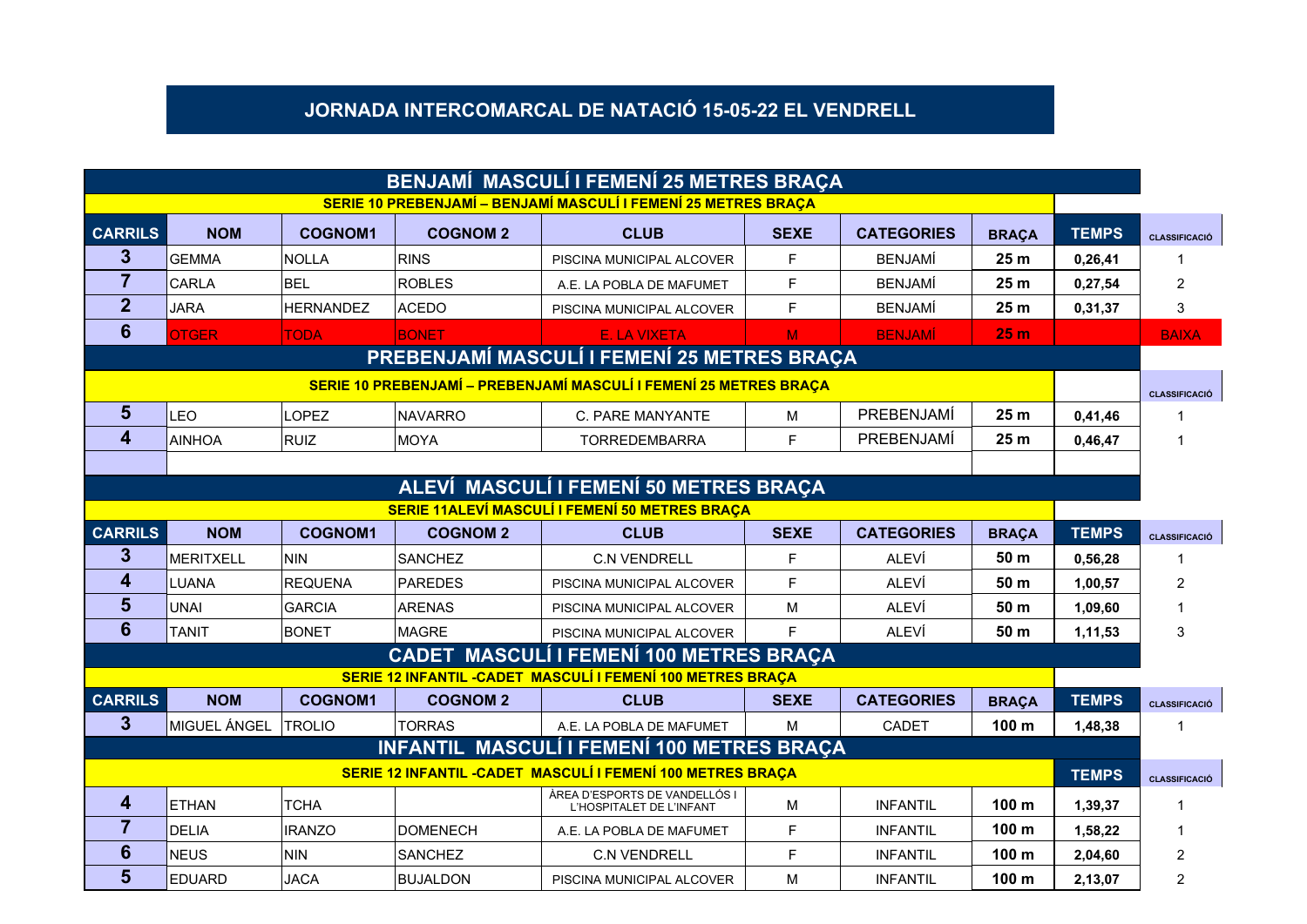#### PAPALLONA



### **JORNADA INTERCOMARCAL DE NATACIÓ 15-05-22 EL VENDRELL**

| <b>CARRILS</b> |                |                  |                  | ALEVÍ MASCULÍ 50 METRES PAPALLONA<br><b>SERIE 13 ALEVI MASCULI 50 METRES PAPALLONA</b> |             |                                 |      |         |                      |
|----------------|----------------|------------------|------------------|----------------------------------------------------------------------------------------|-------------|---------------------------------|------|---------|----------------------|
| <b>CARRILS</b> | <b>NOM</b>     | <b>COGNOM1</b>   | <b>COGNOM 21</b> | <b>CLUB</b>                                                                            | <b>SEXE</b> | <b>CATEGORIES   PAPALLONA  </b> |      | TEMPS   | <b>CLASSIFICACIÓ</b> |
| 4              | <b>IMARCOS</b> | <b>PARDILLOS</b> | <b>PÉREZ</b>     | A.E. LA POBLA DE MAFUMET                                                               |             | ALEVÍ                           | 50 m | 0,40,25 |                      |
| 5              |                |                  |                  |                                                                                        |             |                                 |      |         |                      |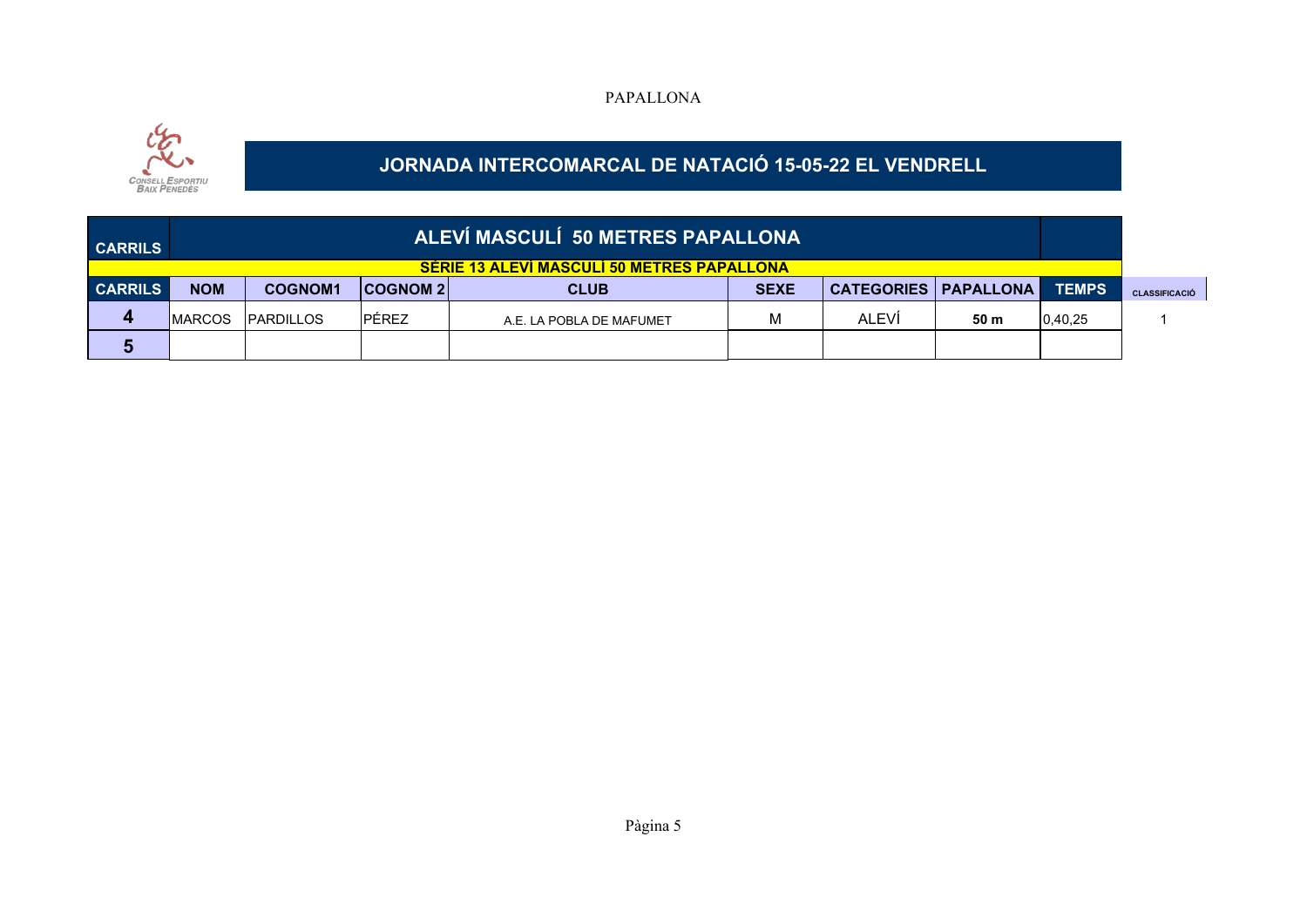

# **JORNADA INTERCOMARCAL DE NATACIÓ 15-05-22 EL VENDRELL**

|                | <b>PREBENJAMÍ MASCULÍ 25 METRES LLIURES</b><br><b>TEMPS</b> |                 |                 |                                                      |             |                   |                 |              |                      |  |
|----------------|-------------------------------------------------------------|-----------------|-----------------|------------------------------------------------------|-------------|-------------------|-----------------|--------------|----------------------|--|
|                |                                                             |                 |                 | <b>SÈRIE 14 PREBENJAMÍ MASCULÍ 25 METRES LLIURES</b> |             |                   |                 |              |                      |  |
| <b>CARRILS</b> | <b>NOM</b>                                                  | <b>COGNOM1</b>  | <b>COGNOM 2</b> | <b>CLUB</b>                                          | <b>SEXE</b> | <b>CATEGORIES</b> | <b>LLIURES</b>  | <b>TEMPS</b> | <b>CLASSIFICACIÓ</b> |  |
| 4              | <b>IRIYAD</b>                                               | <b>DAHGUAR</b>  |                 | <b>C.N VENDRELL</b>                                  | М           | PREBENJAMI        | 25 <sub>m</sub> | 0,23,91      |                      |  |
| 5              | <b>GONZALO</b>                                              | DE LA CORTE     | <b>CASTILLO</b> | A.E. LA POBLA DE MAFUMET                             | М           | <b>PREBENJAMÍ</b> | 25 <sub>m</sub> | 0,24,82      | $\overline{2}$       |  |
| 3              | LEO                                                         | <b>LOPEZ</b>    | <b>NAVARRO</b>  | C. PARE MANYANTE                                     | M           | PREBENJAMI        | 25 <sub>m</sub> | 0,30,50      | 3                    |  |
| 6              | <b>JAVIER</b>                                               | <b>TAMAYO</b>   | <b>VALEVICH</b> | <b>C.N VENDRELL</b>                                  | М           | <b>PREBENJAMI</b> | 25 <sub>m</sub> | 0,35,40      | 4                    |  |
| $\mathbf{2}$   | <b>LLUC</b>                                                 | <b>LOPEZ</b>    | <b>CERVELLÓ</b> | PISCINA MUNICIPAL ALCOVER                            | M           | PREBENJAMI        | 25 <sub>m</sub> | 0,38,44      | 5                    |  |
|                | <b>HUG</b>                                                  | <b>FERRE</b>    | <b>PEREZ</b>    | <b>E. RAMON SUGRANYES</b>                            | M           | <b>PREBENJAMI</b> | 25 <sub>m</sub> |              | <b>BAIXA</b>         |  |
|                |                                                             |                 |                 | <b>PREBENJAMÍ FEMENÍ 25 METRES LLIURES</b>           |             |                   |                 |              |                      |  |
|                |                                                             |                 |                 | <b>SERIE 15 PREBENJAMÍ FEMENÍ 25M LLIURES</b>        |             |                   |                 |              |                      |  |
| <b>CARRILS</b> | <b>NOM</b>                                                  | <b>COGNOM1</b>  | <b>COGNOM 2</b> | <b>CLUB</b>                                          | <b>SEXE</b> | <b>CATEGORIES</b> | <b>LLIURES</b>  | <b>TEMPS</b> | <b>CLASSIFICACIÓ</b> |  |
| 3              | <b>SABINA</b>                                               | <b>PÉREZ</b>    | <b>SÁNCHEZ</b>  | <b>TORREDEMBARRA</b>                                 | F           | <b>PREBENJAMI</b> | 25 <sub>m</sub> |              | <b>BAIXA</b>         |  |
| 4              | IMARTINA                                                    | <b>MARISCAL</b> | <b>RÚA</b>      | A.E. LA POBLA DE MAFUMET                             | F           | PREBENJAMI        | 25 <sub>m</sub> | 0,21,59      |                      |  |
| 5              | ISOFIA ISABELIPRAMPARO                                      |                 |                 | <b>C.N VENDRELL</b>                                  | F           | PREBENJAMI        | 25 <sub>m</sub> | 0,25,44      | $\overline{2}$       |  |
| 6              | IAINHOA                                                     | <b>RUIZ</b>     | <b>MOYA</b>     | <b>TORREDEMBARRA</b>                                 | F           | PREBENJAMI        | 25 <sub>m</sub> | 0,38,35      | 3                    |  |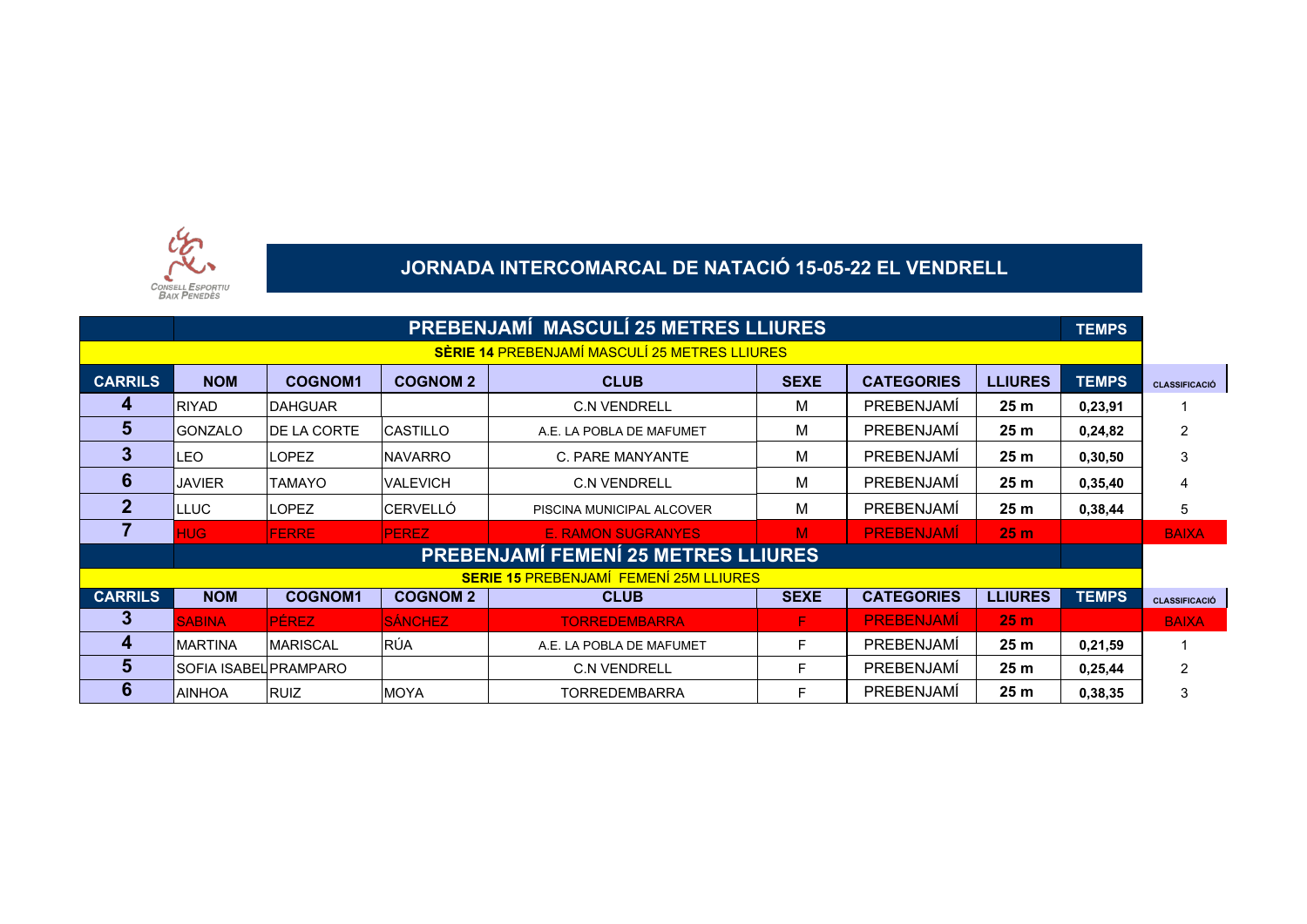| <b>CARRILS</b> |                | <b>BENJAMÍ MASCULÍ 25 METRES LLIURES</b> |                   |                                             |             |                   |                 |         |                      |
|----------------|----------------|------------------------------------------|-------------------|---------------------------------------------|-------------|-------------------|-----------------|---------|----------------------|
|                |                |                                          |                   | <b>SERIE 16 BENJAMÍ MASCULÍ 25M LLIURES</b> |             |                   |                 |         |                      |
| <b>CARRILS</b> | <b>NOM</b>     | <b>COGNOM1</b>                           | <b>COGNOM 2</b>   | <b>CLUB</b>                                 | <b>SEXE</b> | <b>CATEGORIES</b> | <b>LLIURES</b>  |         | <b>CLASSIFICACIÓ</b> |
| 4              | <b>ALEIX</b>   | <b>GRANERO</b>                           | IORTI             | A.E. LA POBLA DE MAFUMET                    | М           | <b>BENJAMI</b>    | 25 <sub>m</sub> | 0,18,31 |                      |
| J.             | <b>FÉLIX</b>   | <b>RIZO</b>                              | <b>HINOJOSA</b>   | A.E. LA POBLA DE MAFUMET                    | М           | <b>BENJAMI</b>    | 25 <sub>m</sub> | 0,18,75 | 2                    |
| 6              | IGERMAN        | <b>LEAL</b>                              | <b>BERMEJO</b>    | <b>C.N VENDRELL</b>                         | М           | <b>BENJAMI</b>    | 25 <sub>m</sub> | 0,19,75 | 3                    |
| 5.             | <b>IDAVID</b>  | <b>FONT</b>                              | <b>PERDIGUERO</b> | TORREDEMBARRA                               | М           | <b>BENJAMI</b>    | 25 <sub>m</sub> | 0,20,03 | 4                    |
| 5.             | IKENAI         | <b>NAVARRO</b>                           | <b>VILLENA</b>    | <b>C.N VENDRELL</b>                         | М           | <b>BENJAMI</b>    | 25 <sub>m</sub> | 0,21,47 | 5                    |
| 2              | <b>BIEL</b>    | <b>ROMERO</b>                            | <b>ARENAS</b>     | PISCINA MUNICIPAL ALCOVER                   | М           | <b>BENJAMI</b>    | 25 <sub>m</sub> | 0,21,56 | 6                    |
|                | <b>IDIDAC</b>  | <b>GARCIA</b>                            | <b>ARENAS</b>     | PISCINA MUNICIPAL ALCOVER                   | М           | <b>BENJAMI</b>    | 25 <sub>m</sub> | 0,22,25 |                      |
| 3              | <b>GUILLEM</b> | PELLICÉ                                  | <b>PUERTOLAS</b>  | <b>TORREDEMBARRA</b>                        | M           | <b>BENJAMI</b>    | 25 <sub>m</sub> | 0,22,78 | 8                    |
| 4              | <b>BLAI</b>    | <b>REIG</b>                              | <b>BOSCH</b>      | PISCINA MUNICIPAL ALCOVER                   | М           | <b>BENJAMI</b>    | 25 <sub>m</sub> | 0,22,98 | 9                    |
| 2              | <b>VICTOR</b>  | <b>HONRADO</b>                           | <b>BLANCH</b>     | TORREDEMBARRA                               | М           | <b>BENJAMI</b>    | 25 <sub>m</sub> | 0,26,84 | 10                   |
| 6              | ADAN           | <b>IGLESIAS</b>                          | MOYA              | TORREDEMBARRA                               | М           | <b>BENJAMI</b>    | 25 <sub>m</sub> | 0,36,00 | 11                   |
|                | <b>OTGER</b>   | <b>TODA</b>                              | <b>BONET</b>      | E. LA VIXETA                                | M.          | <b>BENJAMİ</b>    | 25 <sub>m</sub> |         | <b>BAIXA</b>         |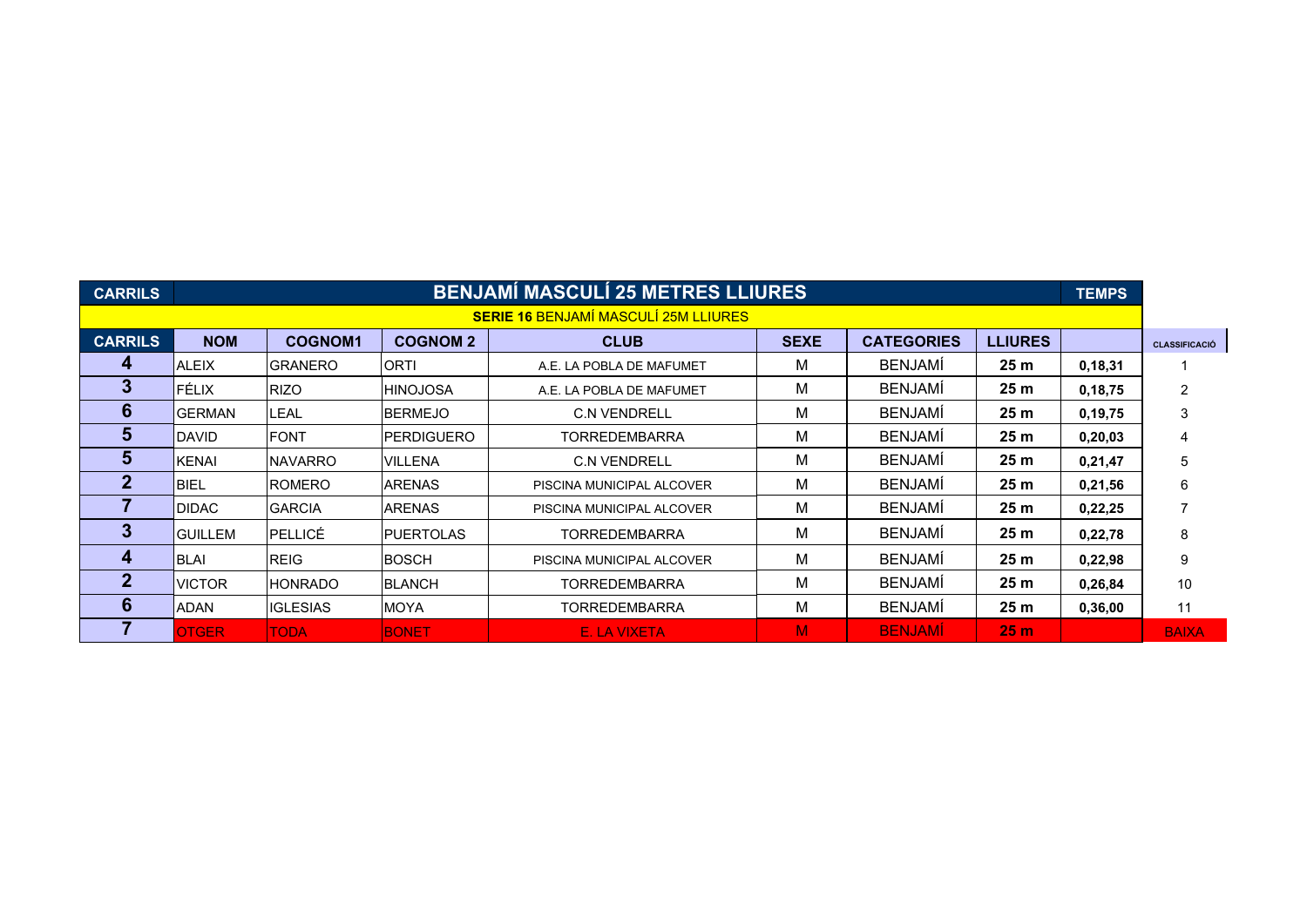| <b>CARRILS</b> |                |                  |                 | <b>BENJAMÍ FEMENÍ 25 METRES LLIURES</b>                   |             |                   |                 | <b>TEMPS</b> |                      |
|----------------|----------------|------------------|-----------------|-----------------------------------------------------------|-------------|-------------------|-----------------|--------------|----------------------|
|                |                |                  |                 | <b>SERIE 18 BENJAMÍ FEMENÍ 25M LLIURES</b>                |             |                   |                 |              |                      |
| <b>CARRILS</b> | <b>NOM</b>     | <b>COGNOM1</b>   | <b>COGNOM 2</b> | <b>CLUB</b>                                               | <b>SEXE</b> | <b>CATEGORIES</b> | <b>LLIURES</b>  |              | <b>CLASSIFICACIÓ</b> |
|                | <b>CARLA</b>   | BEL              | <b>ROBLES</b>   | A.E. LA POBLA DE MAFUMET                                  |             | <b>BENJAMÍ</b>    | 25 <sub>m</sub> | 0,17,12      |                      |
|                | lGEMMA         | <b>NOLLA</b>     | <b>RINS</b>     | PISCINA MUNICIPAL ALCOVER                                 |             | <b>BENJAMI</b>    | 25 <sub>m</sub> | 0,20,25      | 2                    |
|                | <b>IAINARA</b> | SANZ             | <b>TISAIRE</b>  | AREA D'ESPORTS DE VANDELLOS I<br>L'HOSPITALET DE L'INFANT |             | <b>BENJAMÍ</b>    | 25 <sub>m</sub> | 0,21,59      | 3                    |
|                | JARA           | <b>HFRNANDF7</b> | ACEDO           | PISCINA MUNICIPAL ALCOVER                                 |             | <b>BENJAMI</b>    | 25 m            | 0,22,19      | 4                    |
|                | ÀSTRID         | AREVALO          | <b>PIJUAN</b>   | <b>TORREDEMBARRA</b>                                      |             | <b>BENJAMI</b>    | 25 m            | 0,27,56      | 5                    |
|                | <b>DANIELA</b> | LANZAS           | <b>MARTINEZ</b> | <b>TORREDEMBARRA</b>                                      |             | <b>BENJAMI</b>    | 25 <sub>m</sub> | 0,29,34      | 6                    |

| <b>CARRILS</b> |                  | <b>ALEVÍ MASCULÍ 50 METRES LLIURES</b> |                 |                                                 |             |                   |                 |         |                      |  |  |
|----------------|------------------|----------------------------------------|-----------------|-------------------------------------------------|-------------|-------------------|-----------------|---------|----------------------|--|--|
|                |                  |                                        |                 | <b>SERIE 19 - 20 ALEVÍ MASCULÍ 50 M LLIURES</b> |             |                   |                 |         |                      |  |  |
| <b>CARRILS</b> | <b>NOM</b>       | <b>COGNOM1</b>                         | <b>COGNOM 2</b> | <b>CLUB</b>                                     | <b>SEXE</b> | <b>CATEGORIES</b> | <b>LLIURES</b>  |         | <b>CLASSIFICACIÓ</b> |  |  |
|                | <b>MARCOS</b>    | <b>PARDILLOS</b>                       | PÉREZ           | ARE A FESTORIA DE VARUMET OS L                  | М           | ALEVÍ             | 50 <sub>m</sub> | 0,34,25 |                      |  |  |
|                | <b>JORDI</b>     | lGAVALDA                               | <b>LOPEZ</b>    | L'HOSPITALET DE L'INFANT                        | М           | <b>ALEVÍ</b>      | 50 <sub>m</sub> | 0,40,15 | 2                    |  |  |
|                | <b>ALEIX</b>     | <b>PINO</b>                            | <b>ROVIRA</b>   | C.N.VENDRELL                                    | М           | <b>ALEVI</b>      | 50 m            | 0,44,87 | 3                    |  |  |
|                | UNAI             | <b>GARCIA</b>                          | <b>ARENAS</b>   | PISCINA MUNICIPAL ALCOVER                       | М           | ALEVI             | 50 m            | 0,45,47 | 4                    |  |  |
|                | <b>LUCAS</b>     | <b>ALVAREZ</b>                         | <b>PERALES</b>  | <b>C.N VENDRELL</b>                             | М           | ALEVÍ             | 50 <sub>m</sub> | 0,45,48 | 5                    |  |  |
|                | <b>JOSE LUIS</b> | <b>GONZÁLEZ</b>                        | SEDEÑO          | A.E. LA POBLA DE MAFUMET                        | М           | ALEVÍ             | 50 m            | 0,47,47 | 6                    |  |  |
|                | <b>IWILLIAM</b>  | <b>IMENDOZA</b>                        | <b>SIERRA</b>   | <b>TORREDEMBARRA</b>                            | м           | <b>ALEVI</b>      | 50 m            | 0,55,50 |                      |  |  |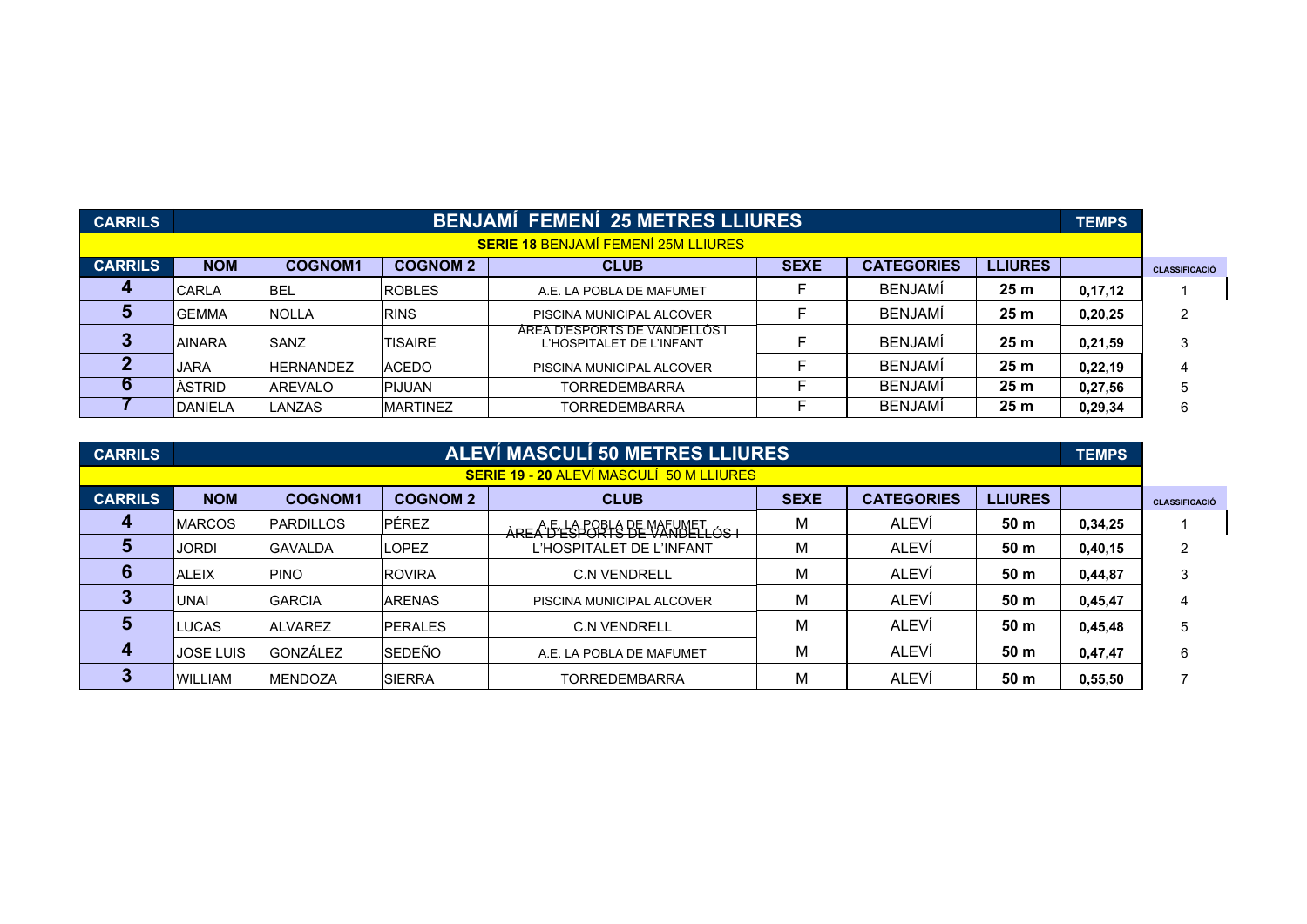| <b>CARRILS</b> |                               | <b>ALEVÍ FEMENÍ 50 METRES LLIURES</b> |                 |                                          |             |                   |                 |              |                      |
|----------------|-------------------------------|---------------------------------------|-----------------|------------------------------------------|-------------|-------------------|-----------------|--------------|----------------------|
|                |                               |                                       |                 | <b>SERIE 21 ALEVÍ FEMENÍ 50M LLIURES</b> |             |                   |                 |              |                      |
| <b>CARRILS</b> | <b>NOM</b>                    | <b>COGNOM1</b>                        | <b>COGNOM 2</b> | <b>CLUB</b>                              | <b>SEXE</b> | <b>CATEGORIES</b> | <b>LLIURES</b>  | <b>TEMPS</b> | <b>CLASSIFICACIÓ</b> |
| 4              | IMARIA                        | <b>MONTSERRAT</b>                     |                 | A.E. LA POBLA DE MAFUMET                 | F           | <b>ALEVI</b>      | 50 <sub>m</sub> | 0,33,50      |                      |
| 3              | <b>VALERI</b>                 | <b>DOMÍNGUEZ</b>                      | <b>BURTICIA</b> | A.E. LA POBLA DE MAFUMET                 | F           | <b>ALEVÍ</b>      | 50 m            | 0,42,88      | 2                    |
| 4              | <b>IVET</b>                   | <b>RIBELLAS</b>                       | <b>BASORA</b>   | PISCINA MUNICIPAL ALCOVER                | F           | ALEVÍ             | 50 m            | 0,45,09      | 3                    |
| $\mathbf{2}$   | <b>AINA</b>                   | <b>REIG</b>                           | <b>BOSCH</b>    | PISCINA MUNICIPAL ALCOVER                |             | <b>ALEVÍ</b>      | 50 m            | 0,45,37      | 4                    |
| 6              | LUANA                         | <b>REQUENA</b>                        | <b>PAREDES</b>  | PISCINA MUNICIPAL ALCOVER                | F           | <b>ALEVI</b>      | 50 m            | 0,47,94      | 5                    |
| 6              | <b>IMERITXELL</b>             | <b>NIN</b>                            | <b>SANCHEZ</b>  | <b>C.N VENDRELL</b>                      |             | <b>ALEVÍ</b>      | 50 m            | 0,49,00      | 6                    |
|                | <b>NEREA</b><br><b>TAMARA</b> | <b>MENDOZA</b>                        | <b>SIERRA</b>   | <b>TORREDEMBARRA</b>                     |             | ALEVÍ             | 50 m            | 0,54,94      |                      |
| 3              | TANIT                         | <b>BONET</b>                          | <b>MAGRE</b>    | PISCINA MUNICIPAL ALCOVER                | F           | <b>ALEVÍ</b>      | 50 m            | 0,57,19      | 8                    |
| 5              | IMERITXELL                    | <b>DELGADO</b>                        | <b>HERRERA</b>  | <b>C.N VENDRELL</b>                      | F           | <b>ALEVÍ</b>      | 50 m            | 0,59,66      | 9                    |
| 5              | <b>RANIM</b>                  | <b>EL AZAMIN</b>                      | <b>AARAB</b>    | A.E. LA POBLA DE MAFUMET                 | F           | <b>ALEVI</b>      | 50 <sub>m</sub> |              | <b>BAIXA</b>         |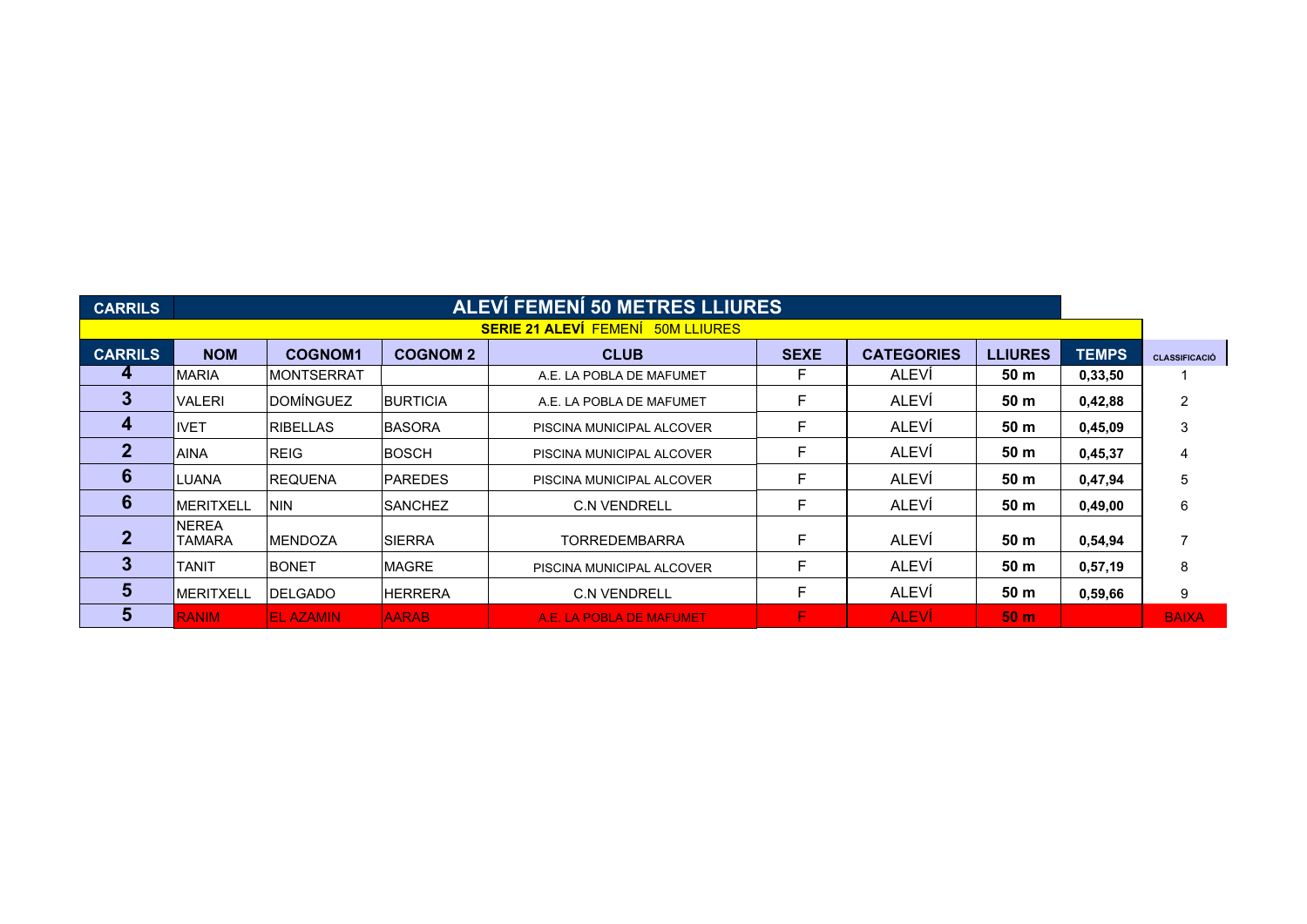| <b>CARRILS</b> |                |                  |                 | <b>INFANTIL MASCULÍ 100 METRES LLIURES</b>    |             |                   |                  | <b>TEMPS</b> |                      |
|----------------|----------------|------------------|-----------------|-----------------------------------------------|-------------|-------------------|------------------|--------------|----------------------|
|                |                |                  |                 | <b>SERIE 23 INFANTIL MASCULI 100M LLIURES</b> |             |                   |                  |              |                      |
| <b>CARRILS</b> | <b>NOM</b>     | <b>COGNOM1</b>   | <b>COGNOM 2</b> | <b>CLUB</b>                                   | <b>SEXE</b> | <b>CATEGORIES</b> | <b>LLIURES</b>   |              | <b>CLASSIFICACIÓ</b> |
|                | <b>IETHAN</b>  | <b>TCHA</b>      |                 | L'HOSPITALET DE L'INFANT                      | м           | <b>INFANTIL</b>   | 100 <sub>m</sub> | ,24,38       |                      |
|                | <b>HUGO</b>    | <b>CORTES</b>    | <b>TOMAS</b>    | L'HOSPITALET DE L'INFANT                      | м           | <b>INFANTIL</b>   | 100 <sub>m</sub> | 1,24,65      | ົ                    |
|                | <b>DANIEL</b>  | <b>RODRIGUEZ</b> |                 | <b>C.N VENDRELL</b>                           | м           | <b>INFANTIL</b>   | 100 <sub>m</sub> | 1,33,07      | 3                    |
|                | <b>IEDUARD</b> | <b>JACA</b>      | <b>BUJALDON</b> | PISCINA MUNICIPAL ALCOVER                     | м           | <b>INFANTIL</b>   | 100 <sub>m</sub> | 1,40,97      | 4                    |
|                | <b>JOAN</b>    | <b>GALLOFRÉ</b>  | <b>RUBIO</b>    | <b>C.N VENDRELL</b>                           | м           | <b>INFANTIL</b>   | 100 <sub>m</sub> | 1,46,06      |                      |

| <b>CARRILS</b>                               |              |                |                  | <b>INFANTIL FEMENI 100 METRES LLIURES</b> |             |                   |                  | <b>TEMPS</b> |                      |  |
|----------------------------------------------|--------------|----------------|------------------|-------------------------------------------|-------------|-------------------|------------------|--------------|----------------------|--|
| <b>SERIE 24 INFANTIL FEMENÍ 100M LLIURES</b> |              |                |                  |                                           |             |                   |                  |              |                      |  |
| <b>CARRILS</b>                               | <b>NOM</b>   | <b>COGNOM1</b> | <b>COGNOM 2</b>  | <b>CLUB</b>                               | <b>SEXE</b> | <b>CATEGORIES</b> | <b>LLIURES</b>   |              | <b>CLASSIFICACIÓ</b> |  |
|                                              | <b>DELIA</b> | <b>IRANZO</b>  | <b>IDOMENECH</b> | A.E. LA POBLA DE MAFUMET                  |             | <b>INFANTIL</b>   | 100 <sub>m</sub> | 1,28,36      |                      |  |
|                                              | <b>NURIA</b> | <b>FONOLL</b>  | <b>CASTAN</b>    | PISCINA MUNICIPAL ALCOVER                 |             | <b>INFANTIL</b>   | 100 <sub>m</sub> | 1,33,62      | ົ                    |  |
|                                              | <b>NEUS</b>  | <b>NIN</b>     | <b>SANCHEZ</b>   | <b>C.N VENDRELL</b>                       |             | <b>INFANTIL</b>   | 100 <sub>m</sub> | 1,45,81      | ◠                    |  |
|                                              | <b>ALBA</b>  | <b>PEREZ</b>   | <b>TORRALBA</b>  | <b>C.N VENDRELL</b>                       |             | <b>INFANTIL</b>   | 100 <sub>m</sub> | 1,45,82      |                      |  |

| <b>CARRILS</b>                             | <b>CADET MASCULÍ 100 METRES LLIURES</b> |                  |                 |                          |             | <b>TEMPS</b>      |                  |         |               |
|--------------------------------------------|-----------------------------------------|------------------|-----------------|--------------------------|-------------|-------------------|------------------|---------|---------------|
| <b>SERIE 25 CADET MASCULÍ 100M LLIURES</b> |                                         |                  |                 |                          |             |                   |                  |         |               |
| <b>CARRILS</b>                             | <b>NOM</b>                              | <b>COGNOM1</b>   | <b>COGNOM 2</b> | <b>CLUB</b>              | <b>SEXE</b> | <b>CATEGORIES</b> | <b>LLIURES</b>   |         | CLASSIFICACIÓ |
|                                            | IADRIÁN                                 | <b>IBELMONTE</b> | <b>IMADUELL</b> | A.E. LA POBLA DE MAFUMET | IVI         | <b>CADET</b>      | 100 <sub>m</sub> | 1,09,59 |               |
|                                            | <b>MARIQ</b>                            | <b>TODOR</b>     |                 | A.E. LA POBLA DE MAFUMET | ΙVΙ         | <b>CADET</b>      | 100 <sub>m</sub> | 1,10,81 |               |
|                                            | ÀNGEL                                   | <b>TROLIO</b>    | <b>TORRAS</b>   | A.E. LA POBLA DE MAFUMET | ΙVΙ         | <b>CADET</b>      | 100 m            | 1,31,53 | 3             |

| <b>CARRILS</b>                                    | <b>CADET+JUVENIL FEMENÍ 100 METRES LLIURES</b>                                                                       |                |              |                                                           |   | <b>TEMPS</b>   |                  |                      |              |
|---------------------------------------------------|----------------------------------------------------------------------------------------------------------------------|----------------|--------------|-----------------------------------------------------------|---|----------------|------------------|----------------------|--------------|
| <b>SERIE 26 CADET+JUVENIL FEMENÍ 100M LLIURES</b> |                                                                                                                      |                |              |                                                           |   |                |                  |                      |              |
| <b>CARRILS</b>                                    | <b>NOM</b><br><b>SEXE</b><br><b>CATEGORIES</b><br><b>LLIURES</b><br><b>COGNOM 2</b><br><b>CLUB</b><br><b>COGNOM1</b> |                |              |                                                           |   |                |                  | <b>CLASSIFICACIÓ</b> |              |
|                                                   | <b>IEDURNE</b>                                                                                                       | <b>HEROSEL</b> | IROUSSET     | A.E. LA POBLA DE MAFUMET                                  |   | <b>CADET</b>   | 100 m            | 1,14,91              |              |
|                                                   | <b>CLOE</b>                                                                                                          | <b>GIMENEZ</b> | <b>ALIAS</b> | ÀREA D'ESPORTS DE VANDELLÓS I<br>L'HOSPITALET DE L'INFANT | Е | <b>CADET</b>   | 100 <sub>m</sub> |                      | <b>BAIXA</b> |
| <b>CARRILS</b>                                    | <b>CADET+JUVENIL FEMENÍ 100 METRES LLIURES</b><br><b>TEMPS</b>                                                       |                |              |                                                           |   |                |                  |                      |              |
|                                                   | LARA<br>ICI                                                                                                          | <b>CORDON</b>  | DALMAU       | <b>TORREDEMBARRA</b>                                      |   | <b>JUVENIL</b> | 100 m            | 1,33,19              |              |